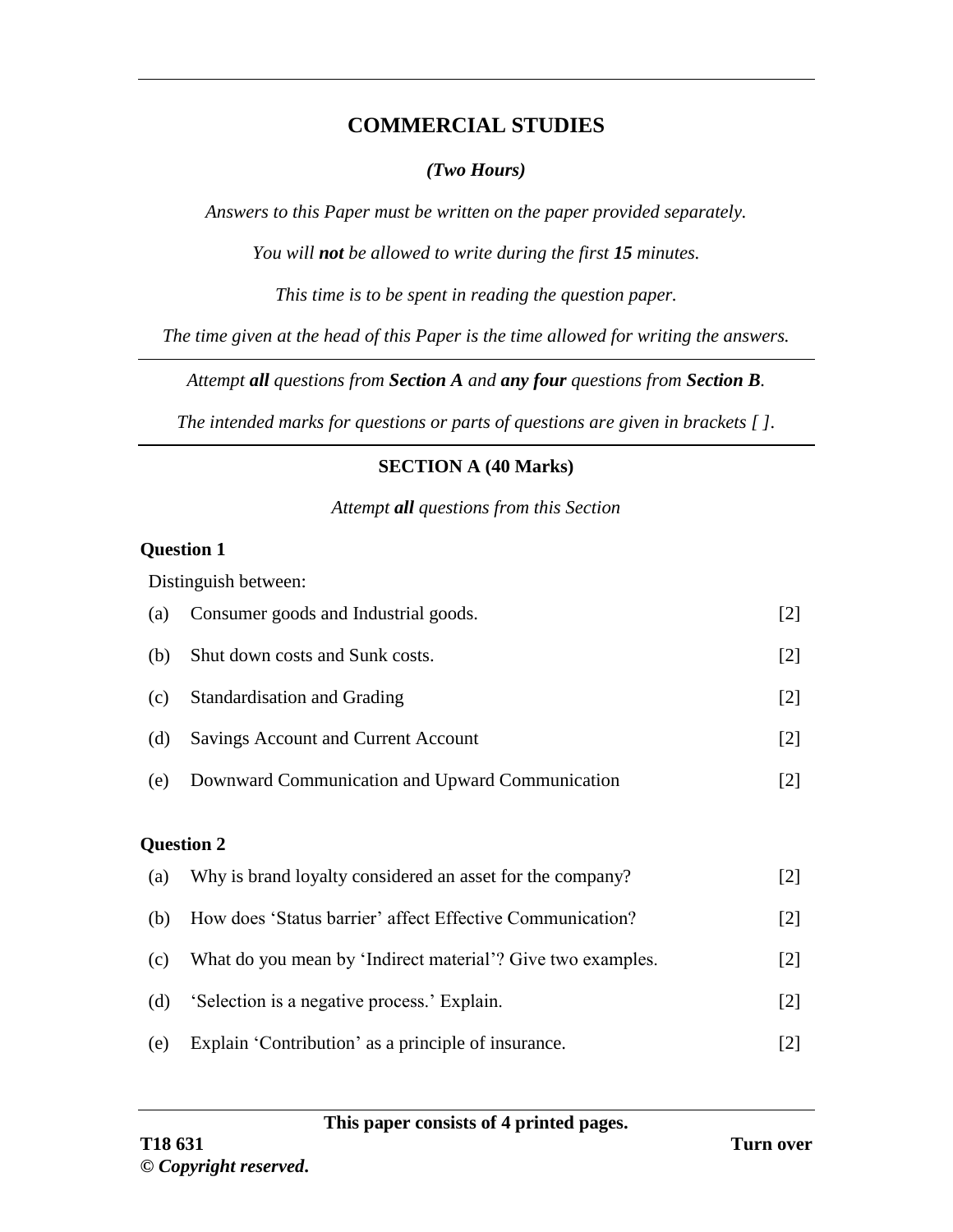## **Question 3**

| (a) | Mention any two utilities of a Budget.                              |                   |
|-----|---------------------------------------------------------------------|-------------------|
| (b) | Name and explain the type of training designed to correct mistakes. | $[2]$             |
| (c) | What is meant by 'Capital Receipts'?                                | $\lceil 2 \rceil$ |
| (d) | State any two advantages of Travellers' cheques.                    | $\lceil 2 \rceil$ |
| (e) | Briefly describe the role of Marketing Research.                    |                   |

## **Question 4**

| (a) | Why is Financing an essential function of Marketing?                                                                                                          | $\lceil 2 \rceil$ |  |  |
|-----|---------------------------------------------------------------------------------------------------------------------------------------------------------------|-------------------|--|--|
| (b) | Explain any two advantages of Rail Transport.                                                                                                                 |                   |  |  |
| (c) | Explain the Right to Consumer Education under the Indian Consumer [2]<br>Protection Act.                                                                      |                   |  |  |
| (d) | State any four sustainable uses of Water.                                                                                                                     | $\lceil 2 \rceil$ |  |  |
| (e) | "Both, conservation and restoration of natural resources or ecology cannot be [2]<br>possible without public awareness and community participation". Comment. |                   |  |  |

#### **SECTION B (40 Marks)**

*Attempt any four questions from this Section*

## **Question 5**

- (a) Explain any five expectations of Suppliers from a business organisation. [5]
- (b) Explain any five merits of Written Communication to a business [5]organisation.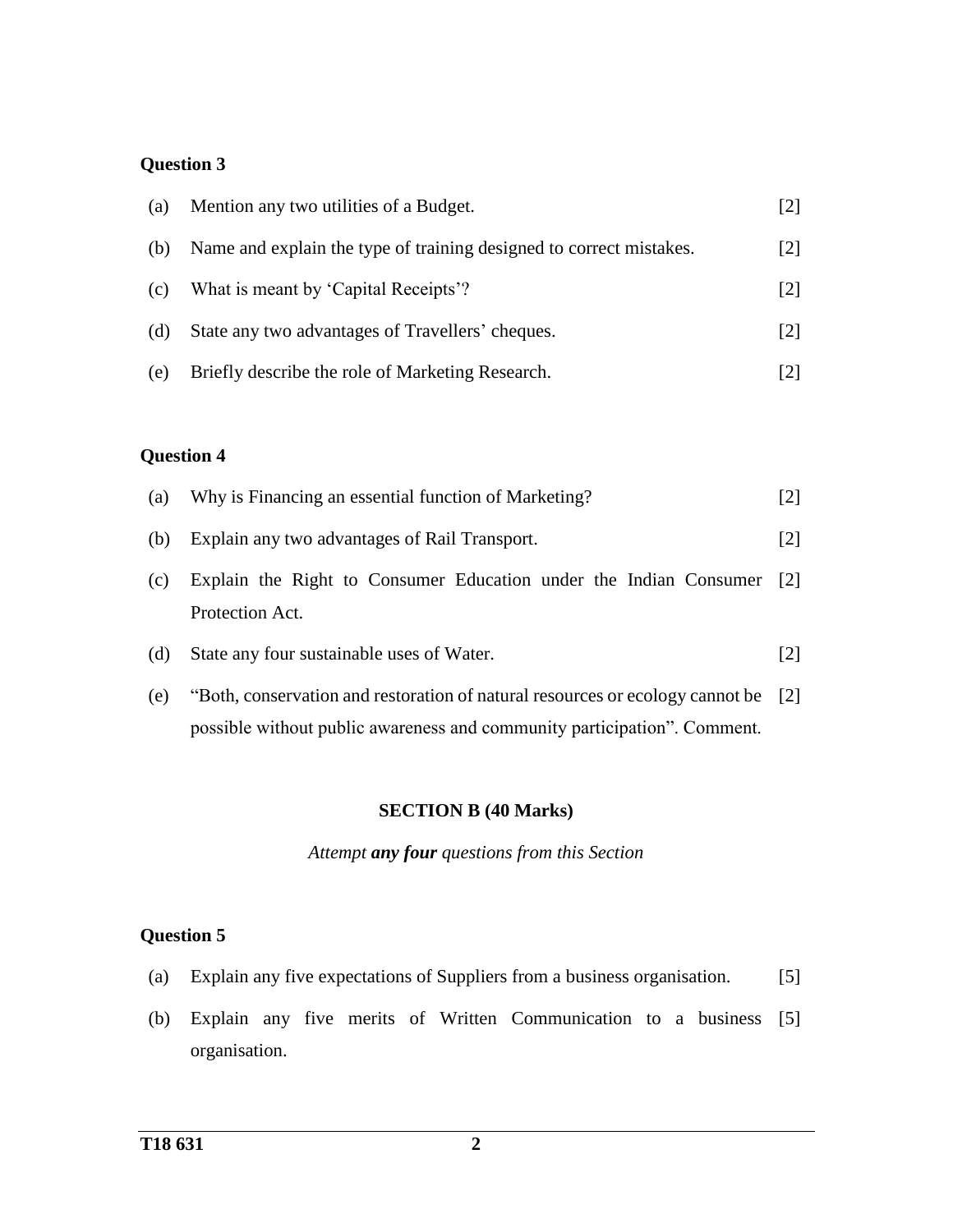# **Question 6**

| (a) | Mention five differences between Advertising and Personal Selling [5] |       |  |  |  |  |
|-----|-----------------------------------------------------------------------|-------|--|--|--|--|
|     | (Salesmanship).                                                       |       |  |  |  |  |
| (b) | Explain any five techniques used in Sales Promotion.                  |       |  |  |  |  |
|     |                                                                       |       |  |  |  |  |
|     | <b>Question 7</b>                                                     |       |  |  |  |  |
| (a) | Briefly explain the importance of Marketing.<br>[5]                   |       |  |  |  |  |
| (b) | Explain:                                                              |       |  |  |  |  |
|     | <b>Bank Draft</b><br>(i)                                              |       |  |  |  |  |
|     | (ii) Indemnity as a principle of insurance                            |       |  |  |  |  |
|     |                                                                       |       |  |  |  |  |
|     | <b>Question 8</b>                                                     |       |  |  |  |  |
| (a) | Briefly explain any five types of Budgets.                            |       |  |  |  |  |
| (b) | Describe the role of Trade Union in a business concern.               | $[5]$ |  |  |  |  |
|     |                                                                       |       |  |  |  |  |
|     | <b>Question 9</b>                                                     |       |  |  |  |  |
| (a) | Explain any five advantages of air transport over water transport.    | $[5]$ |  |  |  |  |

(b) What do you mean by Group Life Insurance? Explain three main features of Group Life Insurance. [5]